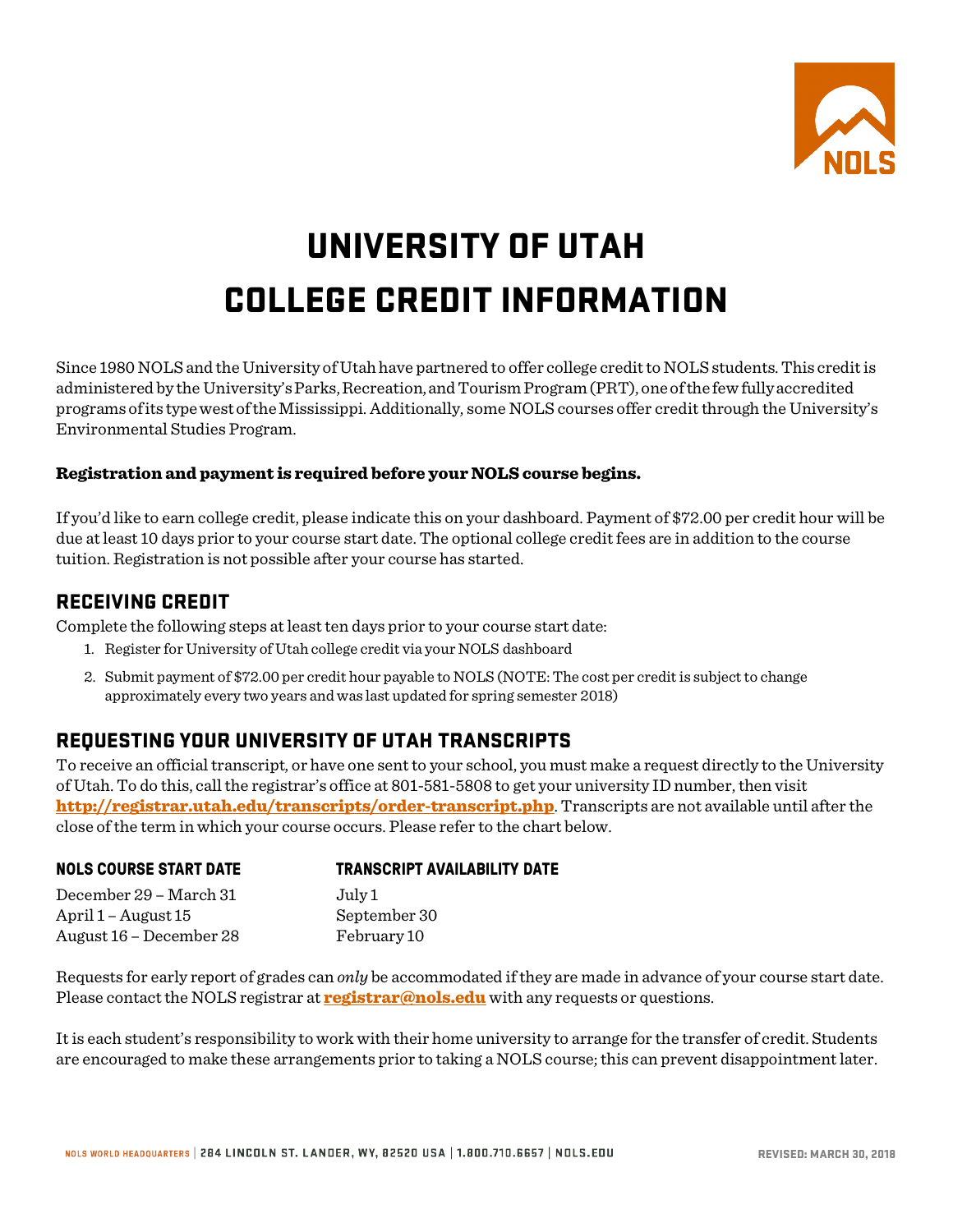# **ELIGIBILITY**

Students over the age of 16 have the option to earn college credit through the University of Utah. Current high school students must have completed their junior year with a cumulative GPA of 3.2 or higher and must submit an official transcript with their registration to verify their status. Before your course, be sure to verify with your counselor or advisor that your school accepts these credits.

# GRADUATE CREDIT POLICY FOR PARKS, RECREATION, AND TOURISM PROGRAM (PRT) GRADUATE CREDIT EARNED ON NOLS COURSES:

(PRT 6050-Environmental Ethics, Leave No Trace, and Leadership, PRT 6051-Group Leadership Techniques, PRT 6052- Wilderness Skills Practicum and Leadership, PRT 6043-Risk Assessment, Risk Management and Decision-Making, and PRT 6054-Outdoor Educator):

Your University of Utah grade will be 80% based on the grade from your NOLS expedition student evaluation. The other 20% of the grade is based on a specific paper, written post-course, and graded by a professor at the University of Utah. Papers are generally APA format, 10 pages long, and are expected to meet entry-level graduate student writing standards. Graduate-level courses are all two credits only (even when the equivalent undergraduate course is offered for 3 or more credits).

# WILDERNESS FIRST RESPONDER (WFR) AND WILDERNESS EMERGENCY MEDICAL TECHNICIAN (WEMT) CREDIT

Please note that you will receive WFR (*only certain semesters*) or WEMT (*Wilderness Medicine & Rescue Semester only*) training as part of your semester regardless of whether you register and pay the additional fee for the credits.

## COLLEGE CREDIT REFUNDS

If you withdraw from college credit registration prior to the start of your NOLS course the registration fee will be refunded minus a \$25 processing fee.

Students who separate from their NOLS course while in progress may be awarded college credit based on the duration and quality of their participation. Credit for separated students is awarded at the discretion of staff and instructors at the NOLS campus where the course takes place. The expense for any college credit not awarded to a separated student will be refunded, minus a \$25 processing fee.

# UNIVERSITY OF UTAH INFORMATION

The University of Utah and NOLS are entirely separate entities, and no agency or employee relationship exists between them. The University's responsibility is to a prior review of course content and instructor qualification to insure appropriate academic relevance and competence and it exercises no responsibility or authority over the conduct of the instructors or other employees or agent of NOLS.

*Full syllabi for all NOLS/University of Utah courses are available [here](https://www.nols.edu/en/filer/public/1477447072/211/).* 

# QUESTIONS?

Contact: NOLS Registrar Phone: 800-710-6657 Ext. 2240 E-mail: [registrar@nols.edu](mailto:registrar@nols.edu)